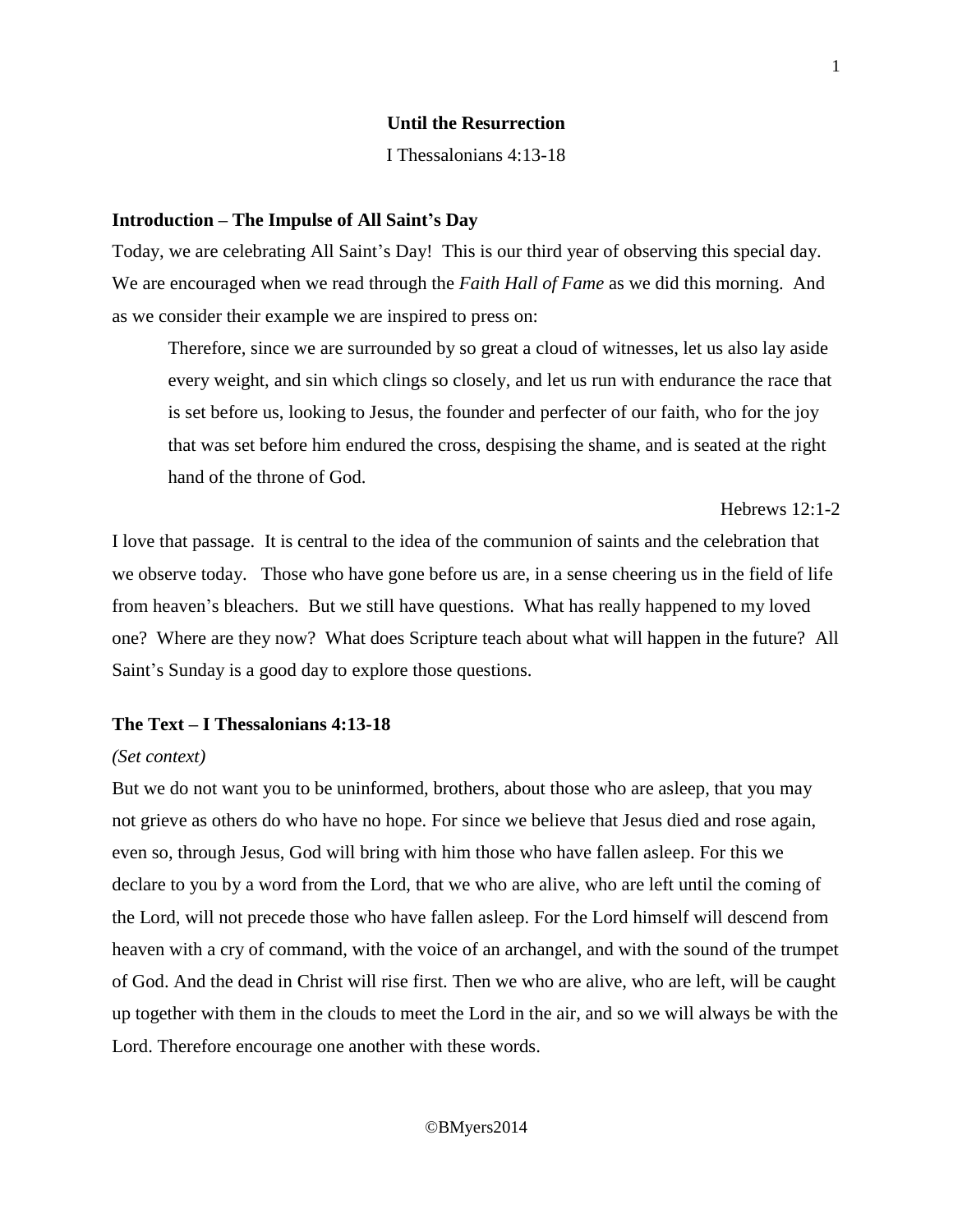### **Where are the saints now?**

One of my favorite verses to quote at a funeral is Ecclesiastes 7:1 that says the day of your death is better than the day of your birth. It's a provocative statement, of course. But what the writer means is that we are all destined for the grave and that fact should make us sober about how we live our lives. Death is sobering. For all other world religions besides Christianity, a person's eternal destiny is based on the goodness of their character and their works. If that were true, we would all be doomed. The Scriptures emphatically say that there is "none that is righteous, no, not one" (Romans 3:10). For the Christian, our righteousness and eternal life is found in Jesus Christ alone.

Someone once said that the measure of any religion is their funerals. So true. The funerals of all other world religions are dark, depressing, and shake the grief-stricken to their core. Their only hope is in their own righteousness, which is no hope at all. But the Apostle Paul says that the Christian grieves with hope. A Christian funeral gives space for both grief and hope. And the Christian's hope is not wishful thinking but rather a solid anchor for the soul in troubled times.

When the Christian dies, his soul departs his body and ascends to heaven where Christ now is. The body is an empty shell. It will either rot in the ground or, in many cases today, be cremated into ashes. It does not matter. The essence of the person – the soul – is no longer there. It is with Christ.

We know that the soul – temporarily without a body – is in heaven with the Lord because the Scriptures teach it in many places. Paul looked forward to death because "to be absent from the body was to be present with the Lord" (II Cor. 5:8). Jesus told the thief on the cross that on that day he would be with him in Paradise (Luke 23:43). In a wonderful teaching moment, Jesus said that the Patriarchs, Abraham, Isaac, and Jacob were living in God's presence because Yahweh was a God of the living, not the dead (Luke 20:38). Ultimately, we have the wonderful passage in Hebrews 12 which we read stating that those who have gone before us in the faith are cheering us on from heaven's bleachers.

### ©BMyers2014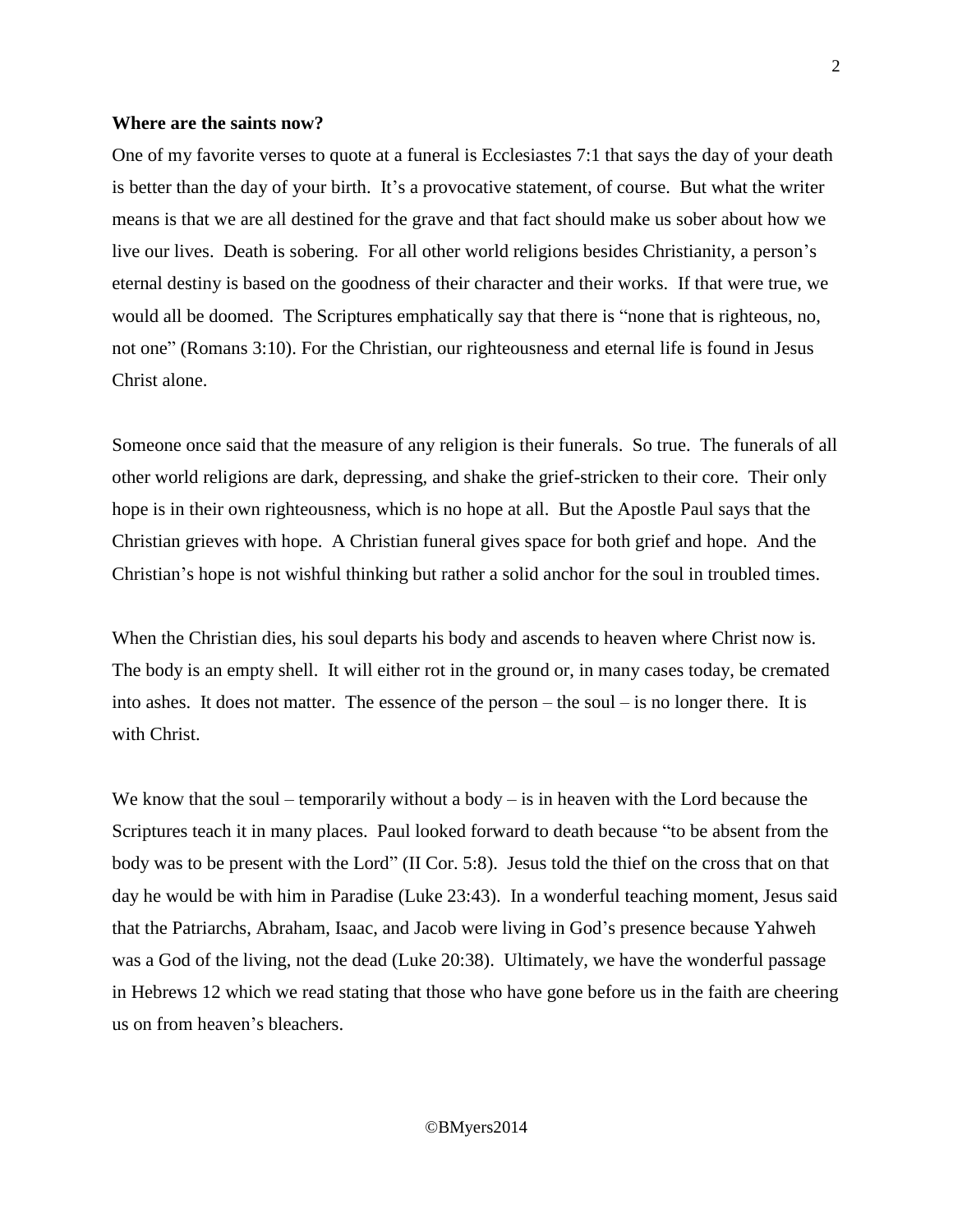I like the way one writer put it when speaking about believers in heaven:

Heaven is not so much a reward for our goodness, a kind of celestial Disneyland, as simply the place where Christ reigns in glory. Christians ascend to heaven at death not as their reward, but because Christ wants us to be with Him and heaven is where He is. Heaven is thus not about bliss or sitting on clouds or playing harps or even reunion with loved ones. It is about Jesus. $<sup>1</sup>$ </sup>

But still, our mind wonders: if they're with Christ, where exactly is that? We struggle with the question because we sometimes have faulty ideas of heaven. We tend to think in spatial or geographical terms. You know…heaven is "somewhere in outer space" as an old children's song once put it. Heaven is so much better understood as another dimension, much like Narnia was another world distinct but connected to earth in C.S. Lewis' famous books. Someday, when I have more time, I look forward to developing that idea more with you. But heaven as another dimension, distinct, but connected to this world makes a lot of sense when we try to understand some of the spiritual mysteries we encounter in this life. The stories of those who were close to death seeing a light – or the wonderful story, recently made into a movie, "Heaven is For Real" fit well into the idea of heaven as another dimension, distinct, but connected to earth. Those moments when God's presence is almost tangible is when the veil between heaven and earth is very thin. Many of us have experienced those things.

## **The surety of the resurrection**

Our text today, written by the Apostle Paul is referring to the dramatic change that will happen to all of those who put their faith in Christ when he returns with the sound of the trumpet blast. I Corinthians 15 is an even more detailed explanation of the event. Simply put, we will all receive a resurrection body "in a moment, in the twinkling of an eye" when Christ returns. Those who have died and whose souls are now present with the Lord will be reunited with a glorified body – much like the body that Christ now has. As Paul says, they will rise first. For those who are in the faith and alive when Christ returns, their bodies, too will be changed into glorified bodies and be taken up to "meet the Lord in the air."

<sup>©</sup>BMyers2014 <sup>1</sup> Fr. Lawrence Farley<http://myocn.net/n-t-wright-heaven-and-hell-in-the-scriptures/> (Accessed 11/1/2014)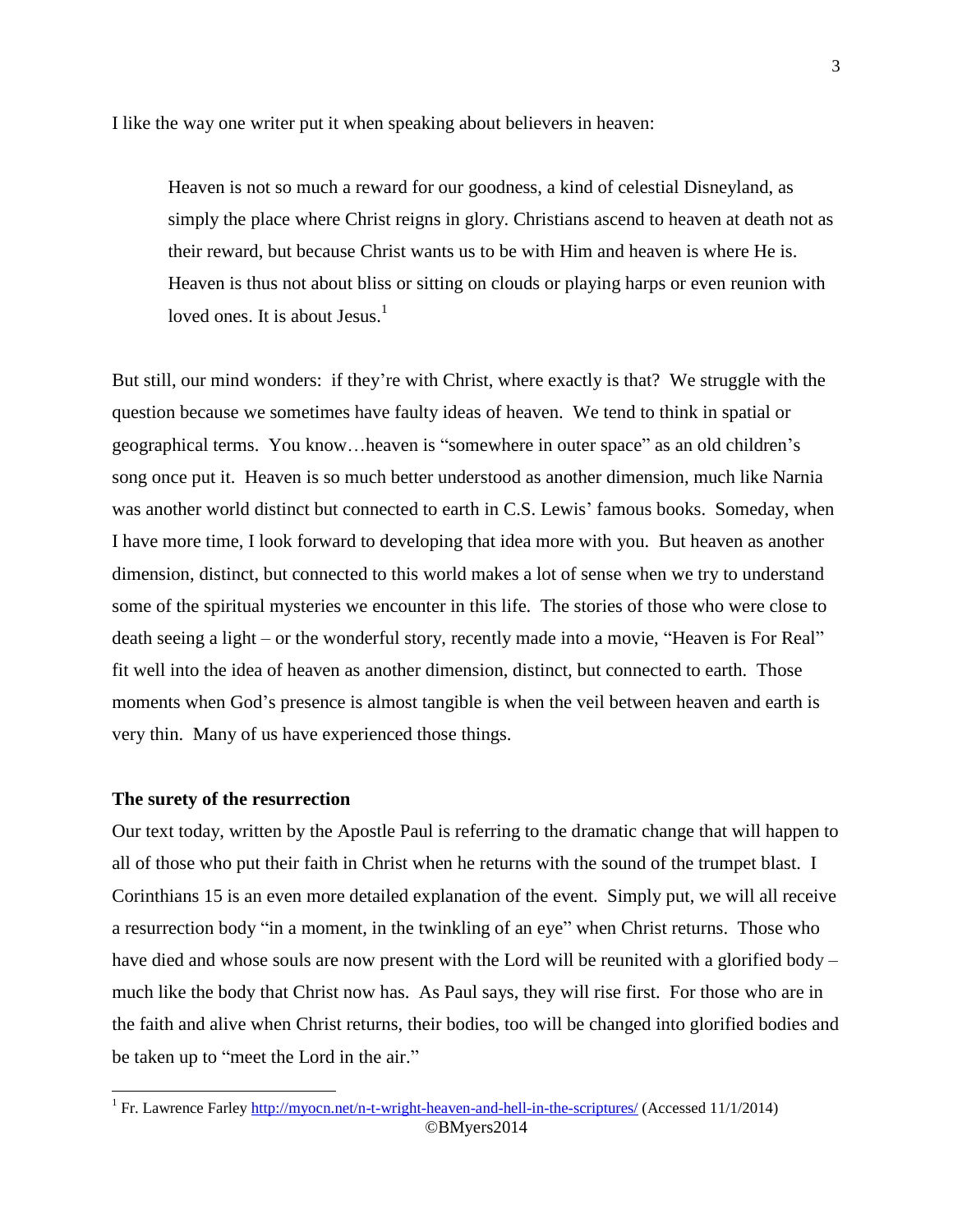There were some people in Thessalonica who had forgotten this truth that Paul had taught them. They were influenced by the pessimistic and hopeless philosophies of the Greeks who believed that physical death was the end of existence. Paul had reminded them of their hope found in the resurrection when Christ returns in order to encourage them.

## **Prayer of Remembrance**

All Saints Day should be a day of encouragement. While we grieve the loss of our loved ones, we grieve with hope. We know they are more alive now than ever in Christ's presence in heaven. And we know that we will one day be reunited with them on the day that we see Christ face to face. And so, on this All Saint's Day, we remember in faith and we give thanks for those who have gone before us to be in Christ's presence.

## (Prayer)

God of grace, we thank you for the saints whom we ourselves have known and loved. It does not come easily to us to call them saints; it seems as if ordinary mortals are not good enough or great enough, but you have given your people this name and invited us into your company, and you know how much we have loved them. So for these good companions, whom we name before you for their love and for our love of them, we give you grateful thanks… [Names, spoken out loud…] In the mystery of your love, in the power of your Spirit, we are one with them. We give great thanks. Amen

# **Reunited in Heaven**

The Church has often, and to this day, disagreed about how the mystery of Christ's return would unfold. But in the end, all Christian doctrines about the end times, culminate in God's people

©BMyers2014